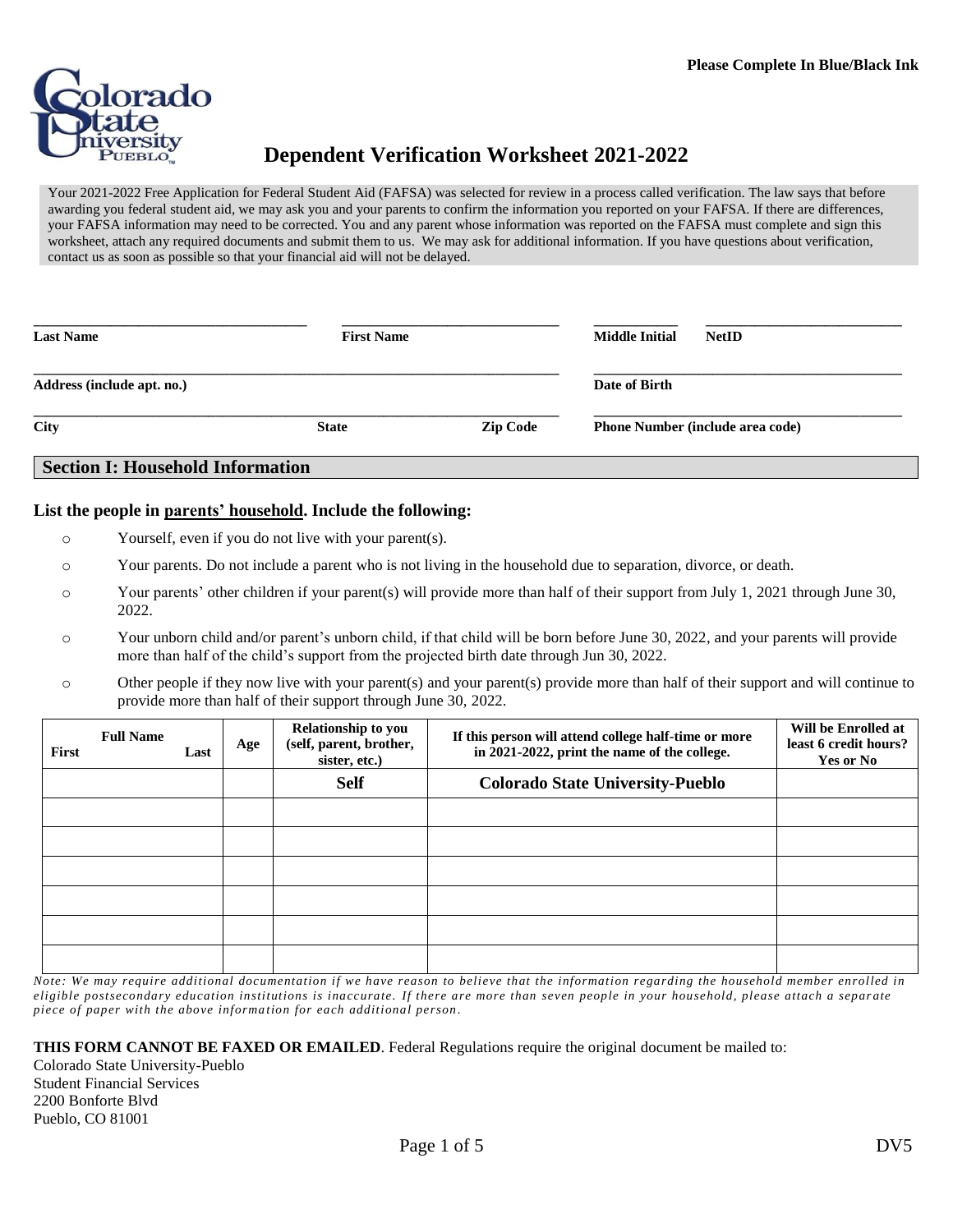*The best way to verify income is by using the IRS Data Retrieval Tool (IRS DRT*) *that is part o*f *FAFSA on the Web at StudentAid.gov.* In most cases, no further documentation is needed to verify 2019 income information that was transferred into the student's FAFSA using the IRS DRT if that information was not changed.

#### **Section II: Student 2019 Tax Information**

## **Please mark the appropriate box for your tax situation and provide the required documents.**

| <b>Check</b><br><b>One</b> | If you:                                                                                  | You must:                                                                                                        |  |  |
|----------------------------|------------------------------------------------------------------------------------------|------------------------------------------------------------------------------------------------------------------|--|--|
|                            | Filed 2019 Tax Return and <b>did use</b> the IRS<br>Data Retrieval Tool on the FAFSA.    | Complete this Verification Worksheet and return it to our office.                                                |  |  |
|                            | Filed 2019 Tax Return and <b>did not use</b> the<br>IRS Data Retrieval Tool on the FAFSA | Submit a copy of your 2019 IRS Tax Return Transcript or a signed IRS Form<br>1040 including all filed schedules. |  |  |
|                            | Worked in 2019 and did not file a 2019<br>Tax Return                                     | Provide copies of your 2019 W-2's and list 2019employment information:<br>Source:<br>Amount:<br>2.<br>3.<br>3    |  |  |
|                            | Did not work in 2019 and did not file a<br>2019 Tax Return                               | By selecting this option you are verifying that you had zero wages/income in<br>2019.                            |  |  |

#### **Section III: Parent 2019 Tax Information**

## **Please mark the appropriate box for your tax situation and provide the required documents.**

| <b>Check</b><br><b>One</b> | If your parent:                                                                          | <b>Parent must:</b>                                                                                                                                         |  |  |
|----------------------------|------------------------------------------------------------------------------------------|-------------------------------------------------------------------------------------------------------------------------------------------------------------|--|--|
|                            | Filed 2019 Tax Return and <b>did use</b> the IRS<br>Data Retrieval Tool on the FAFSA     | Complete this Verification Worksheet and return it to our office.                                                                                           |  |  |
|                            | Filed 2019 Tax Return and <b>did not use</b> the<br>IRS Data Retrieval Tool on the FAFSA | Submit a copy of your 2019 IRS Tax Return Transcript or a signed IRS Form<br>1040 including all filed schedules.                                            |  |  |
|                            | Worked in 2019 and did not file a 2019<br>Tax Return                                     | Submit:<br>Verification of Non-Filing (VNF) from the IRS and<br>All $2019 W-2$ 's and<br>All 2019 employment information:<br>Source:<br>Amount:<br>2.<br>3. |  |  |
|                            | Did not work in 2019 and did not file a<br>2019 Tax Return                               | Submit a Verification of non-Filing (VNF) from the IRS.<br>Low Income Worksheet-Parent                                                                      |  |  |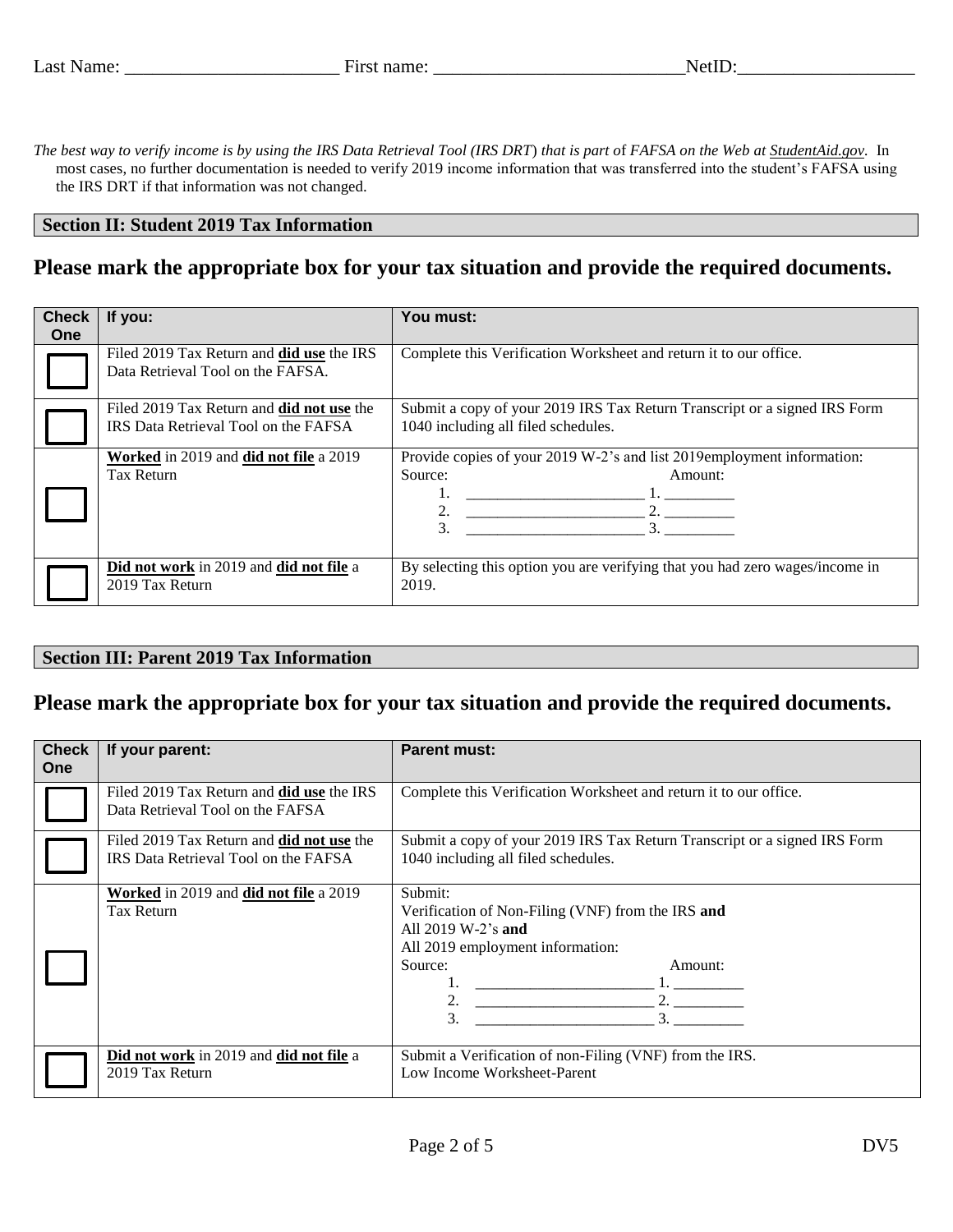### **Section IV: High School Completion Status**

Provide one of the following documents to indicate the student's high school completion status when the student begins college in 2021– 2022. Check the box of the document you will attach to this worksheet.

- $\Box$  A copy of the student's high school diploma.
- $\Box$  For students who completed secondary education in a foreign country, a copy of the "secondary school leaving certificate" or other similar document.
- $\Box$  A copy of the student's final official high school transcript that shows the date when the diploma was awarded.
- $\Box$  A State certificate or transcript received by a student after the student passed a State-authorized examination that the State recognizes as the equivalent of a high school diploma (GED test, HiSET, TASC, or other State-authorized examination).
- $\Box$  An academic transcript that indicates the student successfully completed at least a two-year program that is acceptable for full credit toward a bachelor's degree.
- $\Box$  For a student who was homeschooled in a State where State law requires the student to obtain a secondary school completion credential for homeschooling (other than a high school diploma or its recognized equivalent), a copy of that credential.
- $\Box$  For a student who was homeschooled in a State where State law does not require the student to obtain a secondary school completion credential for homeschooling (other than a high school diploma or its recognized equivalent), a transcript, or the equivalent, signed by the student's parent or guardian, that lists the secondary school courses the student completed and includes a statement that the student successfully completed a secondary school education in a homeschool setting.

A student who is unable to obtain the documentation listed above must contact the financial aid office.

#### **Section V: Certification and Signatures**

I understand that it is my responsibility to submit all necessary documentation listed in the previous tables that apply to my filing status. Failure to do so may result in delays in packaging and disbursement, late charges on my student bill, or being ineligible for financial aid for the enrolment period.

By signing this worksheet, I/we certify that all the information reported on this form is complete and correct. My/our signature(s) below authorize any needed corrections to the information reported on the Free Application for Federal Student Aid (FAFSA) as a result of the verification process. The student and one parent **MUST** sign this form.

**Warning: Intentionally providing false and misleading information on the FAFSA is fraud. The penalties for lying on the FAFSA include, but are not limited to, fines of up to \$20,000 and up to five years of jail time, in addition to repaying the financial aid received by the student.**

\_\_\_\_\_\_\_\_\_\_\_\_\_\_\_\_\_\_\_\_\_\_\_\_\_\_\_\_\_\_\_\_\_\_\_\_\_\_\_\_\_\_\_\_\_\_\_ \_\_\_\_\_\_\_\_\_\_\_\_\_\_\_\_\_\_\_\_\_\_\_\_\_\_\_\_\_\_\_\_\_\_\_\_\_\_\_\_\_\_\_\_\_\_\_\_\_\_\_\_

**Student's Signature Date Parent's Signature Date**

**THIS FORM CANNOT BE FAXED OR EMAILED**. Federal Regulations require the original document be mailed to: Colorado State University-Pueblo Student Financial Services 2200 Bonforte Blvd Pueblo, CO 81001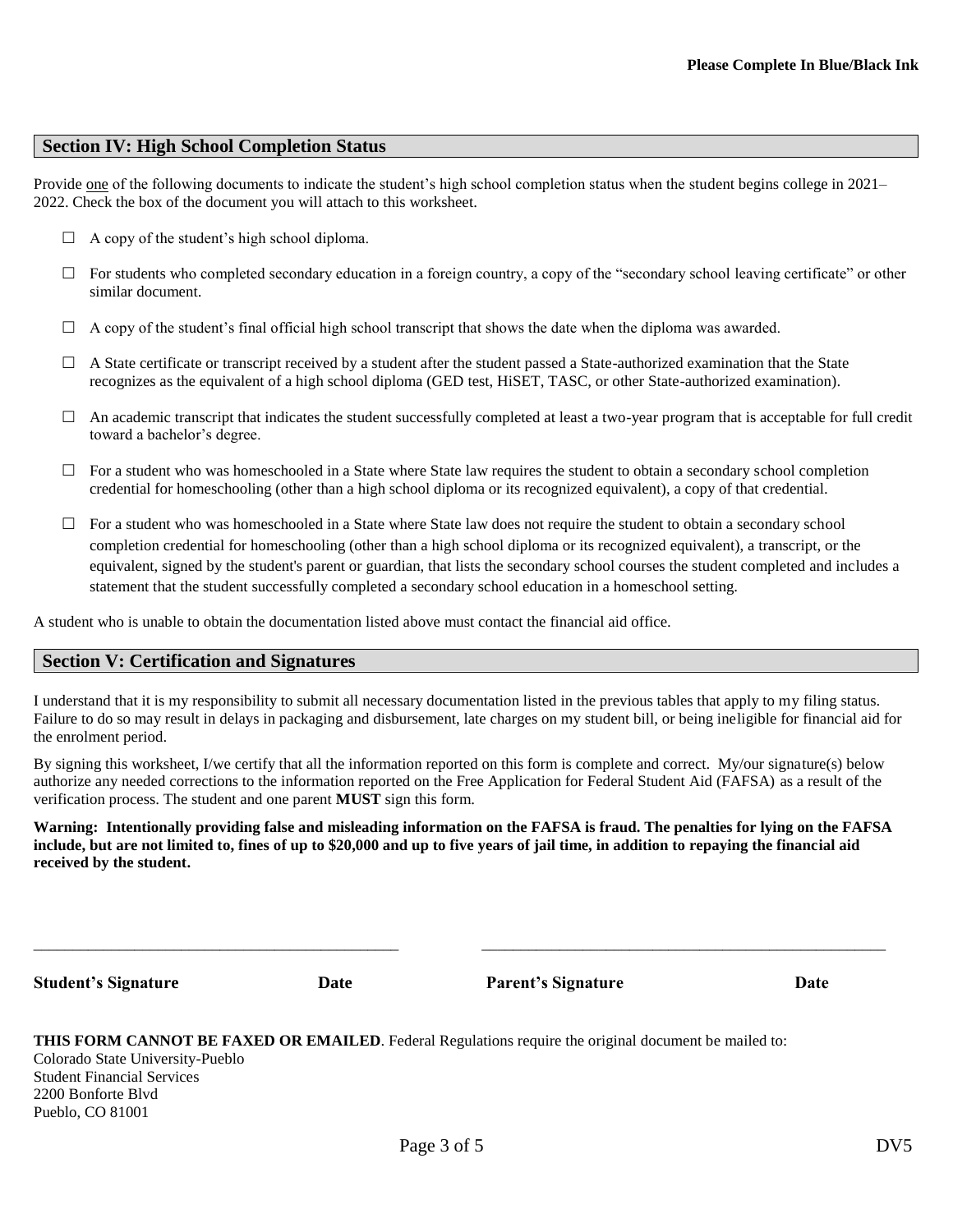# **How to Obtain Tax Documents From the IRS**

# **Tax Return Transcript (TRT) Verification of Non-Filing**

Online Request: Go to [www.IRS.gov,](http://www.irs.gov/) under the File heading on the IRS homepage click "Get Your Tax Record." You can then choose to "Request online or "Request by Mail." Make sure to request the "IRS Tax Return Transcript" and NOT the "IRS Tax Account Transcript." **Telephone Request:** 1-800-908-9946

Complete Form 4506-T found at [https://www.irs.gov/pub/irs](https://www.irs.gov/pub/irs-pdf/f4506t.pdf)[pdf/f4506t.pdf.](https://www.irs.gov/pub/irs-pdf/f4506t.pdf) Check box 7 (Verification of Nonfiling). For question 9, put 12/31/19. Once completed, mail to the appropriate address found on page 2 of Form 4506-T.